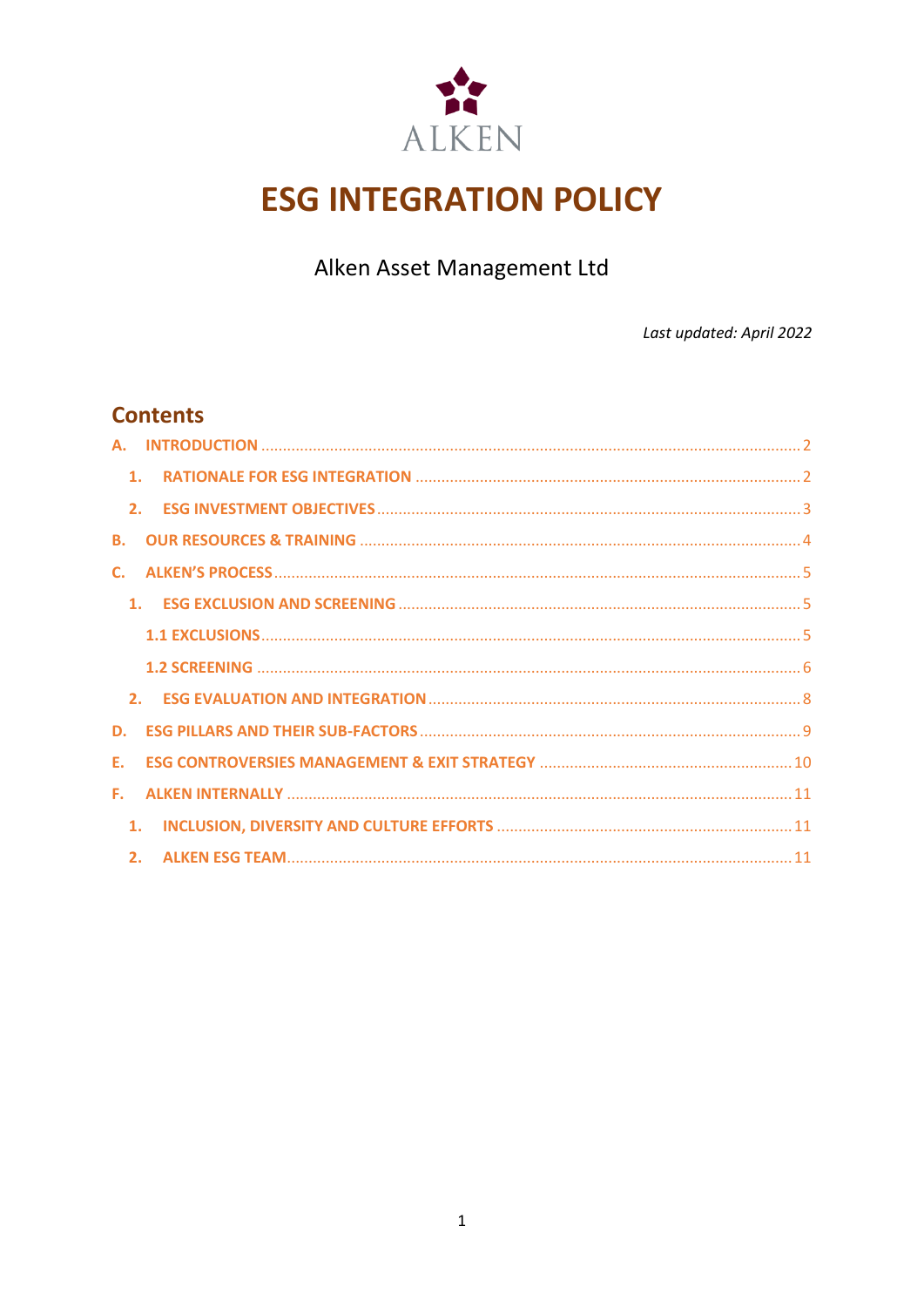

## <span id="page-1-0"></span>**A. INTRODUCTION**

This document provides an overview of Alken Asset Management's incorporation of environmental, social, governance and human rights (ESG) considerations into its investment process<sup>1</sup>.

The policy aims to explain the firm's ESG objectives, its guiding principles, its resources, and the process the firm has put in place.

### <span id="page-1-1"></span>**1. RATIONALE FOR ESG INTEGRATION**

Allocator of capital, Alken sees finance as a vehicle to achieve long-term oriented goals and not just an end in itself. We therefore work to achieve a sustainable global financial system by embedding the sustainability-related linkages that underpin economic growth into our investment strategy. Alken understands that failing to both evaluate and integrate ESG factors in the same way as we do for any other financial factor are likely to lead to a company's poor performance. Every day, corporate scandals remind us that ESG issues will affect a company's performance. In an increasingly complex and interconnected world, we believe in long-term investments as the financial system of tomorrow, where ESG issues are no longer a distant threat on the horizon but ones that are here and now, with potential multi-billion-dollar economic consequences such as climate change. We recognise that this new trend has now become *the* proxy to measure how markets and societies are evolving and how concepts of valuation are adapting to these changes.

Believer of the new mantra "Who Cares Wins<sup>2</sup>", Alken sees the integration of ESG factors within the business' DNA as a catalyst for forward-looking solutions. From the management's investment decisions to its relationship with key stakeholders, ESG issues are now incorporated in every aspect of an institutional investor's core business culture and are on their way to becoming part of investors' fiduciary duties. We therefore believe that the selection and integration process of ESG criteria contributes to the robustness of the investment decision process.

 $1$  This integration process was implemented for five of Alken strategies: Alken Fund European Opportunities, Alken Fund Absolute Return, Alken Fund Continental Europe, Alken Fund Income Opportunities, Alken Fund Global Convertibles.

<sup>&</sup>lt;sup>2</sup> The Who Cares Wins initiative has been actively engaging with mainstream financial companies and organizations in an effort to assist in the integration of ESG issues in investment analysis. The conference took place in Zurich in 2005 and market an importance milestone in this effort.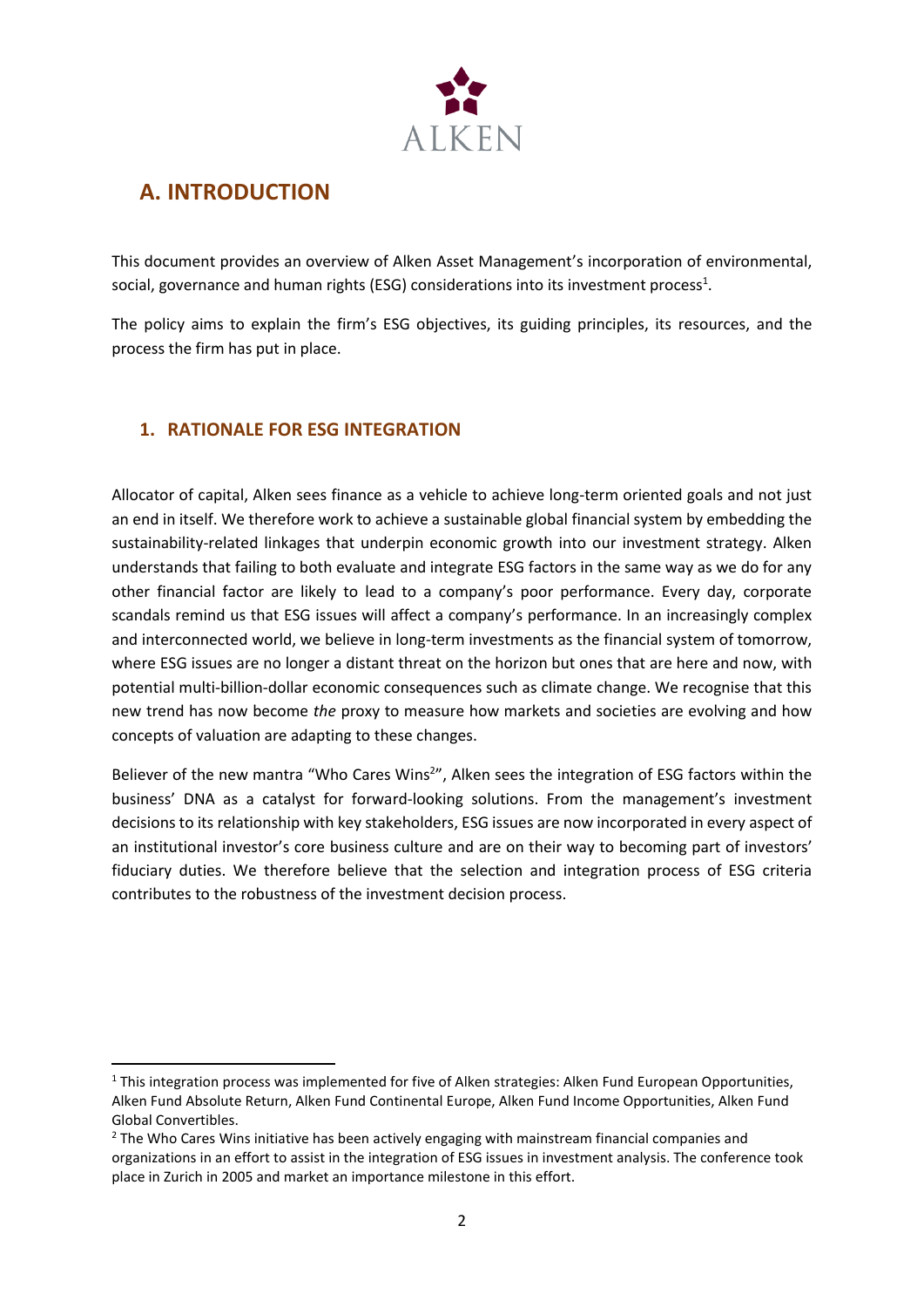

### <span id="page-2-0"></span>**2. ESG INVESTMENT OBJECTIVES**

As an asset manager, our fiduciary duty is to respect our clients' needs and ensure a sustainable longterm value creation. Today, the integration of ESG criteria has become a great way to ensure a steady performance, to manage risk better as well as to make sure our investments are better in line with our clients' values.

As an asset manager, our duty is also to all work towards a more sustainable financial system where asset managers play an active role in mobilising finance for sustainable growth. Together with other firms, we believe that implementing an ESG strategy can help promote sustainable activities, channelling investments as a tool to support economic growth while reducing pressures on the environment, social and governance aspects.

In order to drive its ESG integration priorities, Alken follows the Sustainable Development Goals (SDGs) objectives. Thanks to a team effort between the PMs, the investment analysts and the ESG analyst, Alken has developed its proprietary ESG mapping which helps us identify material ESG issues for each sector in which we invest in.

As a traditional stock picking firm and endowed with a team of innovative and motivated individuals, we believe to be well positioned to meet this new sustainable investing challenge. Independently owned, with an expertise in research and thorough analysis, our small and diverse team keeps us flexible and easily adaptable in this fast-changing environment.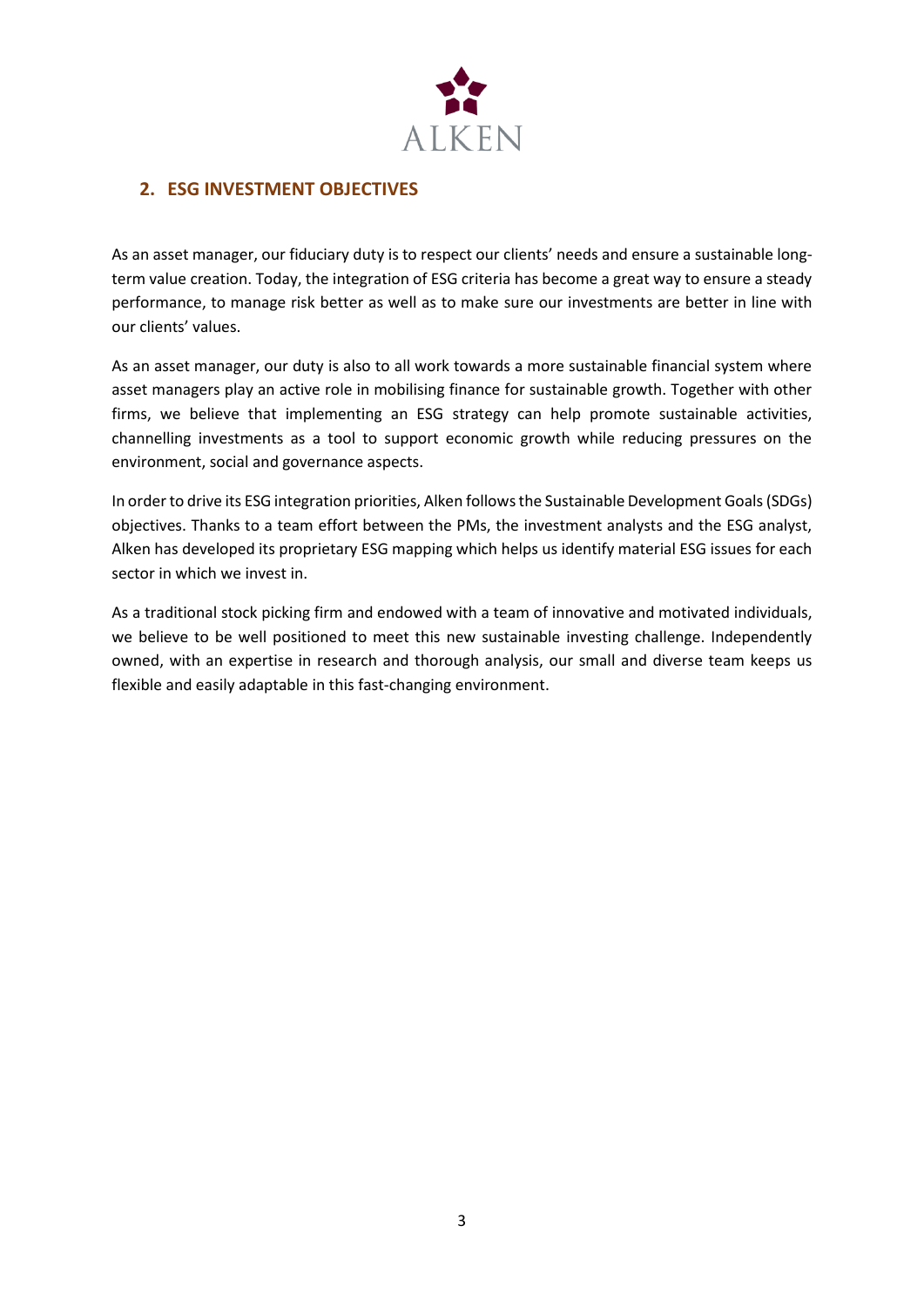

### <span id="page-3-0"></span>**B. OUR RESOURCES & TRAINING**

Back in 2019 the ESG function was assigned to one dedicated person to oversee and manage the enhancement of our ESG processes across the firm, together with the COO, the PMs and investment analysts. The ESG officer has a few years of experience in the field of ESG with an ESG data provider and also additionally took the PRI Certificate in Responsible Investment.

The firm gathers internal information, research, analysis or ESG scoring via our proprietary internal ESG platform which is available to the relevant staff members.

The ESG officer provides at least a yearly face-to-face presentation to all staff members on top of a yearly ESG only training that everyone has to take.

Alken uses a number of different information vehicles in order to operate the integration of ESG issues in its investment process.

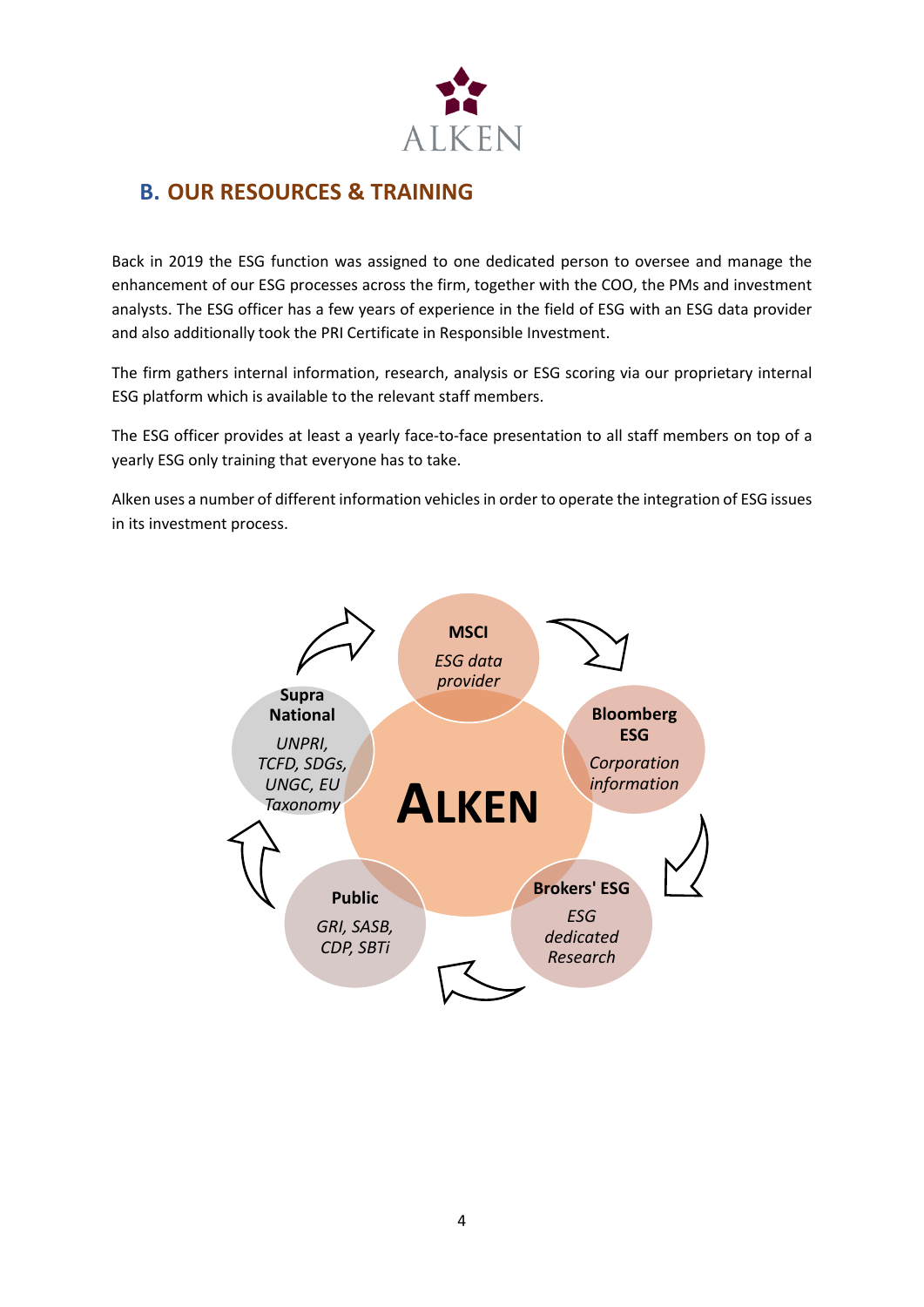

### <span id="page-4-1"></span><span id="page-4-0"></span>**C. ALKEN'S PROCESS**

### **1. ESG EXCLUSION AND SCREENING 1.1 EXCLUSIONS**

<span id="page-4-2"></span>Alken put in place a few years ago a firm-wide exclusion of issuers which are either linked to controversial activities or prohibited products in relation to controversial weapons.

We also put in place several specific strategies additional exclusions based on sins (i.e.: tobacco producers) or based on specific activities (i.e.: oil & gas exploration and production).

| Controversial Weapons <sup>3</sup>                                |                           | ✓ | ✓                         | ✓                         | $\checkmark$              |  |
|-------------------------------------------------------------------|---------------------------|---|---------------------------|---------------------------|---------------------------|--|
| Tobacco producers <sup>4</sup>                                    | $\boldsymbol{\mathsf{x}}$ |   | $\pmb{\times}$            | $\boldsymbol{\mathsf{x}}$ | ×                         |  |
| Thermal Coal Producers <sup>5</sup>                               |                           |   | ✓                         |                           | $\boldsymbol{\mathsf{x}}$ |  |
| Shale Oil Producers <sup>6</sup>                                  |                           |   | ✓                         |                           | ×                         |  |
| Oil & Gas Exploration and<br>Production <sup>7</sup>              | $\mathsf{x}$              |   | $\boldsymbol{\mathsf{x}}$ | $\boldsymbol{\mathsf{x}}$ | $\boldsymbol{\mathsf{x}}$ |  |
| <b>Poorly Governed Companies</b><br>(soft exclusion) <sup>8</sup> |                           |   |                           | ✓                         | $\boldsymbol{\mathsf{x}}$ |  |

<sup>3</sup> Controversial weapons using MSCI ESG: **Controversial Weapons - Any Tie- CWEAP\_TIE**

<sup>4</sup> Tobacco producers using MSCI ESG: **Tobacco Total - Any Tie: TOB-TIE**

<sup>5</sup> Thermal coal producers using MSCI ESG: **THERMAL\_COAL\_MAX\_REV\_PCT** [Thermal Coal – 30% of Revenue

<sup>&</sup>lt;sup>6</sup> Shale oil producers using MSCI ESG: SHALE\_OIL\_MAX\_REV\_PCT [Shale Oil - 30% of Revenue]

<sup>&</sup>lt;sup>7</sup> Oil and gas exploration and production using MSCI ESG: **OG\_REV\_EXTRACTION\_PROD** [O&G – Extraction and Production – 30% of Revenue], *unless using MSCI List unless contradicts GICS classification.*

<sup>8</sup> Poorly governed companies using MSCI ESG: **CORP\_GOVERNANCE\_SCORE:** below 3/10, *unless overridden by investment team explanation, reviewed, audited, and confirmed by ESG and Compliance team*.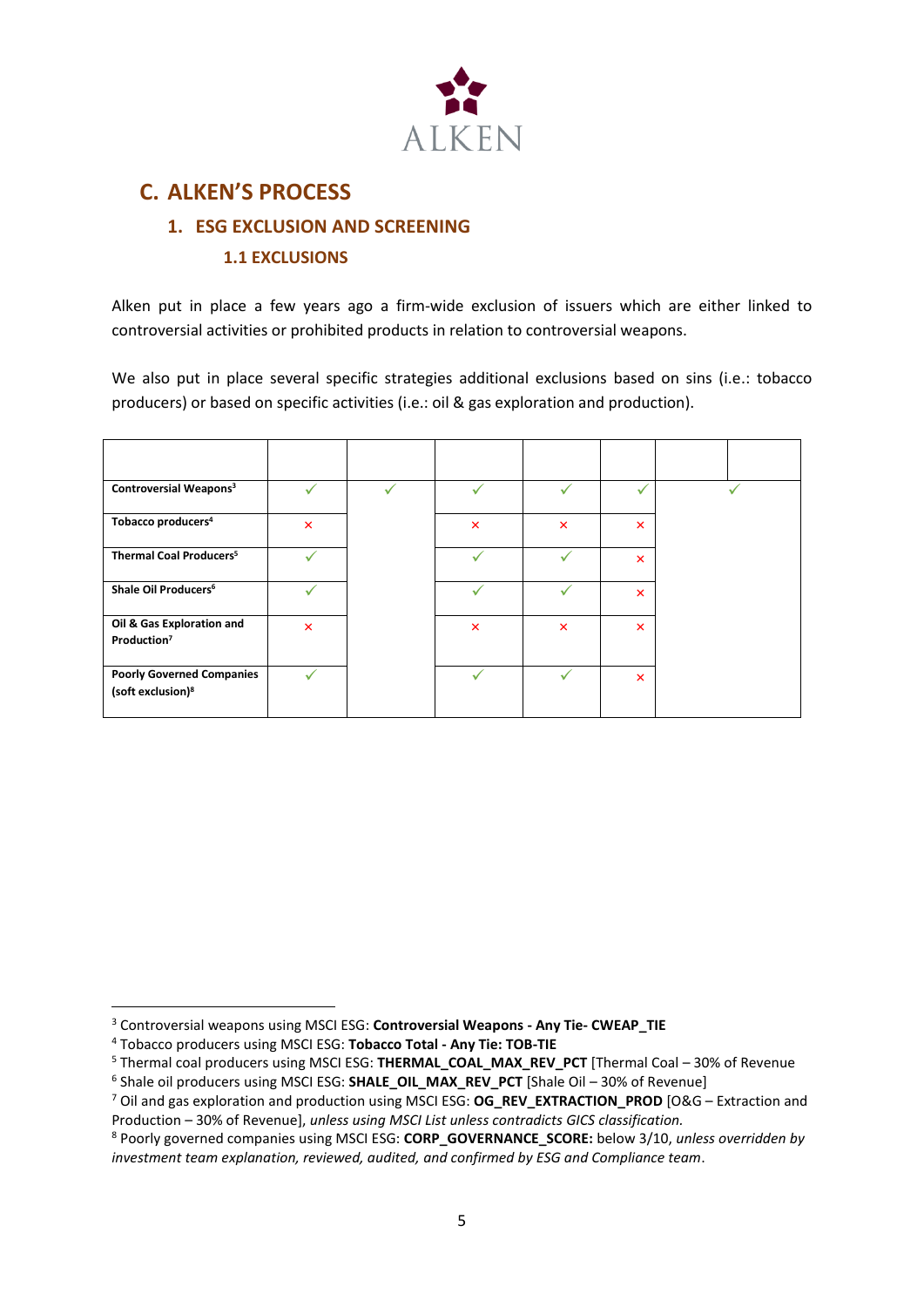

#### **1.2 SCREENING**

<span id="page-5-0"></span>

Alken also put in place a screening stock selection process. The rationale behind this selection process is to ensure that the screening of each security has been made so to match the long-term performance objectives of the given strategy, the amount of risk we believe it can sustain, and a number of minimum ESG standards. Our screening process has therefore two objectives:

 $\triangleright$  Filter the universe via a selection of ESG filters to organise companies into categories depending on their ESG maturity levels.

 $\triangleright$  Assign an internal initial score<sup>9</sup> to every company entering the portfolio, helping us prioritise the internal deeper assessment that we conduct as part of our "ESG Integration" process.

#### **Scenario 1: We can extract a company ESG report from our external ESG data provider:**

- ➢ We screen based on an overall **Governance** parameter,
- ➢ We identify the **Best-In-Universe** and **Worst-In-Universe** globally,
- ➢ We identify the **Best-In-Class** and **Worst-In-Class** companies for each sector.

#### **Scenario 2: There is little or no data available from our ESG data provider:**

- ➢ We work on a **selection of governance indicators** available on Bloomberg<sup>10</sup> (i.e.: ISS Overall Score; ISS Board Score; ISS Audit Score; Beneish Score; Short Ratio; Prominent Shorts).
- ➢ We go through our internal *"ESG checklist" review* where we identify the most relevant E, S, G and HR indicators for the company business. We then evaluate the company level of ESG integration across those indicators. We use this review to assign an internal score to the company.

| <b>Date:</b><br>E. S. G. Hill issues<br>1. Please identify the material E, S, G, HE issues that may relate to the https://stories.pinduoduo-global.com/articles/pinduoduo-2020<br>How do you evaluate the firm on those top three<br>Identify three top issues applicable to given company for each E, S, G<br>iccused?<br>and HR pillar.<br>lawes pertaining to the environment<br>Provide a score for each issue: A - Good/ B - Average/ C<br>briefly explain your choice for each.<br>- Bad/ No info<br>1. Air, water, ground pollution-5DG15<br>Le .: air emissions; alternative fuels; climate change impact;<br>emission trading<br>2. Greenhouse gases emissions - 10G13<br>Le : CO2 levels, carbon measurement systems, carbon capture<br>Evereme<br>Energy use, efficiency, and renewables-\$DG7<br>B.<br>Ee: Levels of energy use: Energy reduction & efficiencies,<br>alternative energy sources photovoltaic, biomass<br>4. Raw materials consumption - SDG12<br>Le.: materials stewardship and use of commodities such as timber<br><b>Dr</b> paper<br>5. Sustainable transportation-50612<br>Le. aco-afficient transportation<br>6. Water management - SDG6 and SDG14<br>i.e.: proundwater contamination, sewape, ocean and or freshwater<br>contamination, water scarcity, desalinisation<br>7. Waste management - SDG15 and SDG14<br>i.e.: harmful substances, hazardous waste, land-land<br>contamination, soil erosion, land restoration recycling programs<br>and initiatives, spills prevention and recovery<br>8. Biodiversity and its protection - SDG15 and SDG14<br>Le.: animal welfare; protected species and land & wildlife & | Symmary | <b>MEYED BUDGED TECHNOLOGY</b> | <b>Company Name:</b>                                  |
|----------------------------------------------------------------------------------------------------------------------------------------------------------------------------------------------------------------------------------------------------------------------------------------------------------------------------------------------------------------------------------------------------------------------------------------------------------------------------------------------------------------------------------------------------------------------------------------------------------------------------------------------------------------------------------------------------------------------------------------------------------------------------------------------------------------------------------------------------------------------------------------------------------------------------------------------------------------------------------------------------------------------------------------------------------------------------------------------------------------------------------------------------------------------------------------------------------------------------------------------------------------------------------------------------------------------------------------------------------------------------------------------------------------------------------------------------------------------------------------------------------------------------------------------------------------------------------------------------------------------------------------------------------|---------|--------------------------------|-------------------------------------------------------|
|                                                                                                                                                                                                                                                                                                                                                                                                                                                                                                                                                                                                                                                                                                                                                                                                                                                                                                                                                                                                                                                                                                                                                                                                                                                                                                                                                                                                                                                                                                                                                                                                                                                          |         | <b>Emmanuelle Haaok</b>        | <b>Analyst Name:</b>                                  |
|                                                                                                                                                                                                                                                                                                                                                                                                                                                                                                                                                                                                                                                                                                                                                                                                                                                                                                                                                                                                                                                                                                                                                                                                                                                                                                                                                                                                                                                                                                                                                                                                                                                          |         |                                |                                                       |
|                                                                                                                                                                                                                                                                                                                                                                                                                                                                                                                                                                                                                                                                                                                                                                                                                                                                                                                                                                                                                                                                                                                                                                                                                                                                                                                                                                                                                                                                                                                                                                                                                                                          |         |                                |                                                       |
|                                                                                                                                                                                                                                                                                                                                                                                                                                                                                                                                                                                                                                                                                                                                                                                                                                                                                                                                                                                                                                                                                                                                                                                                                                                                                                                                                                                                                                                                                                                                                                                                                                                          |         |                                |                                                       |
|                                                                                                                                                                                                                                                                                                                                                                                                                                                                                                                                                                                                                                                                                                                                                                                                                                                                                                                                                                                                                                                                                                                                                                                                                                                                                                                                                                                                                                                                                                                                                                                                                                                          |         |                                |                                                       |
|                                                                                                                                                                                                                                                                                                                                                                                                                                                                                                                                                                                                                                                                                                                                                                                                                                                                                                                                                                                                                                                                                                                                                                                                                                                                                                                                                                                                                                                                                                                                                                                                                                                          |         |                                |                                                       |
|                                                                                                                                                                                                                                                                                                                                                                                                                                                                                                                                                                                                                                                                                                                                                                                                                                                                                                                                                                                                                                                                                                                                                                                                                                                                                                                                                                                                                                                                                                                                                                                                                                                          |         |                                |                                                       |
|                                                                                                                                                                                                                                                                                                                                                                                                                                                                                                                                                                                                                                                                                                                                                                                                                                                                                                                                                                                                                                                                                                                                                                                                                                                                                                                                                                                                                                                                                                                                                                                                                                                          |         |                                |                                                       |
|                                                                                                                                                                                                                                                                                                                                                                                                                                                                                                                                                                                                                                                                                                                                                                                                                                                                                                                                                                                                                                                                                                                                                                                                                                                                                                                                                                                                                                                                                                                                                                                                                                                          |         |                                |                                                       |
|                                                                                                                                                                                                                                                                                                                                                                                                                                                                                                                                                                                                                                                                                                                                                                                                                                                                                                                                                                                                                                                                                                                                                                                                                                                                                                                                                                                                                                                                                                                                                                                                                                                          |         |                                |                                                       |
|                                                                                                                                                                                                                                                                                                                                                                                                                                                                                                                                                                                                                                                                                                                                                                                                                                                                                                                                                                                                                                                                                                                                                                                                                                                                                                                                                                                                                                                                                                                                                                                                                                                          |         |                                |                                                       |
|                                                                                                                                                                                                                                                                                                                                                                                                                                                                                                                                                                                                                                                                                                                                                                                                                                                                                                                                                                                                                                                                                                                                                                                                                                                                                                                                                                                                                                                                                                                                                                                                                                                          |         |                                |                                                       |
|                                                                                                                                                                                                                                                                                                                                                                                                                                                                                                                                                                                                                                                                                                                                                                                                                                                                                                                                                                                                                                                                                                                                                                                                                                                                                                                                                                                                                                                                                                                                                                                                                                                          |         |                                |                                                       |
|                                                                                                                                                                                                                                                                                                                                                                                                                                                                                                                                                                                                                                                                                                                                                                                                                                                                                                                                                                                                                                                                                                                                                                                                                                                                                                                                                                                                                                                                                                                                                                                                                                                          |         |                                |                                                       |
|                                                                                                                                                                                                                                                                                                                                                                                                                                                                                                                                                                                                                                                                                                                                                                                                                                                                                                                                                                                                                                                                                                                                                                                                                                                                                                                                                                                                                                                                                                                                                                                                                                                          |         |                                |                                                       |
|                                                                                                                                                                                                                                                                                                                                                                                                                                                                                                                                                                                                                                                                                                                                                                                                                                                                                                                                                                                                                                                                                                                                                                                                                                                                                                                                                                                                                                                                                                                                                                                                                                                          |         |                                |                                                       |
|                                                                                                                                                                                                                                                                                                                                                                                                                                                                                                                                                                                                                                                                                                                                                                                                                                                                                                                                                                                                                                                                                                                                                                                                                                                                                                                                                                                                                                                                                                                                                                                                                                                          |         |                                |                                                       |
|                                                                                                                                                                                                                                                                                                                                                                                                                                                                                                                                                                                                                                                                                                                                                                                                                                                                                                                                                                                                                                                                                                                                                                                                                                                                                                                                                                                                                                                                                                                                                                                                                                                          |         |                                |                                                       |
|                                                                                                                                                                                                                                                                                                                                                                                                                                                                                                                                                                                                                                                                                                                                                                                                                                                                                                                                                                                                                                                                                                                                                                                                                                                                                                                                                                                                                                                                                                                                                                                                                                                          |         |                                | conservation initiatives; forests management - timber |
| certification/deforestation/forest restoration.                                                                                                                                                                                                                                                                                                                                                                                                                                                                                                                                                                                                                                                                                                                                                                                                                                                                                                                                                                                                                                                                                                                                                                                                                                                                                                                                                                                                                                                                                                                                                                                                          |         |                                |                                                       |
| 9. Lifecycle impacts - SDG12                                                                                                                                                                                                                                                                                                                                                                                                                                                                                                                                                                                                                                                                                                                                                                                                                                                                                                                                                                                                                                                                                                                                                                                                                                                                                                                                                                                                                                                                                                                                                                                                                             |         |                                |                                                       |
| Le: life cycle assessment, product durability, product take back                                                                                                                                                                                                                                                                                                                                                                                                                                                                                                                                                                                                                                                                                                                                                                                                                                                                                                                                                                                                                                                                                                                                                                                                                                                                                                                                                                                                                                                                                                                                                                                         |         |                                |                                                       |
| 10. Noise pollution - SDG15                                                                                                                                                                                                                                                                                                                                                                                                                                                                                                                                                                                                                                                                                                                                                                                                                                                                                                                                                                                                                                                                                                                                                                                                                                                                                                                                                                                                                                                                                                                                                                                                                              |         |                                |                                                       |
| Le.: sleep turbulence, building and ground vibrance, hearing<br>damage                                                                                                                                                                                                                                                                                                                                                                                                                                                                                                                                                                                                                                                                                                                                                                                                                                                                                                                                                                                                                                                                                                                                                                                                                                                                                                                                                                                                                                                                                                                                                                                   |         |                                |                                                       |
| How do you evaluate the firm on those too three<br>Identify three top issues applicable to given company for each E.S.G.<br>issues?<br>and HR nillar                                                                                                                                                                                                                                                                                                                                                                                                                                                                                                                                                                                                                                                                                                                                                                                                                                                                                                                                                                                                                                                                                                                                                                                                                                                                                                                                                                                                                                                                                                     |         |                                |                                                       |
| ®<br><b>MEYER BUR - Quick ESGHR Check</b>                                                                                                                                                                                                                                                                                                                                                                                                                                                                                                                                                                                                                                                                                                                                                                                                                                                                                                                                                                                                                                                                                                                                                                                                                                                                                                                                                                                                                                                                                                                                                                                                                |         |                                |                                                       |

<sup>9</sup> Note this initial internal score which derives from our screening process and data extracted from ESG provider can be overridden following our internal assessment and subsequent internal re-evaluation of the initial scoring.

<sup>&</sup>lt;sup>10</sup> This governance pre-investment screening is available on request in a xlsx format. Where no information can

be extracted on the above parameters, we have the discretion to decide not to invest in the company.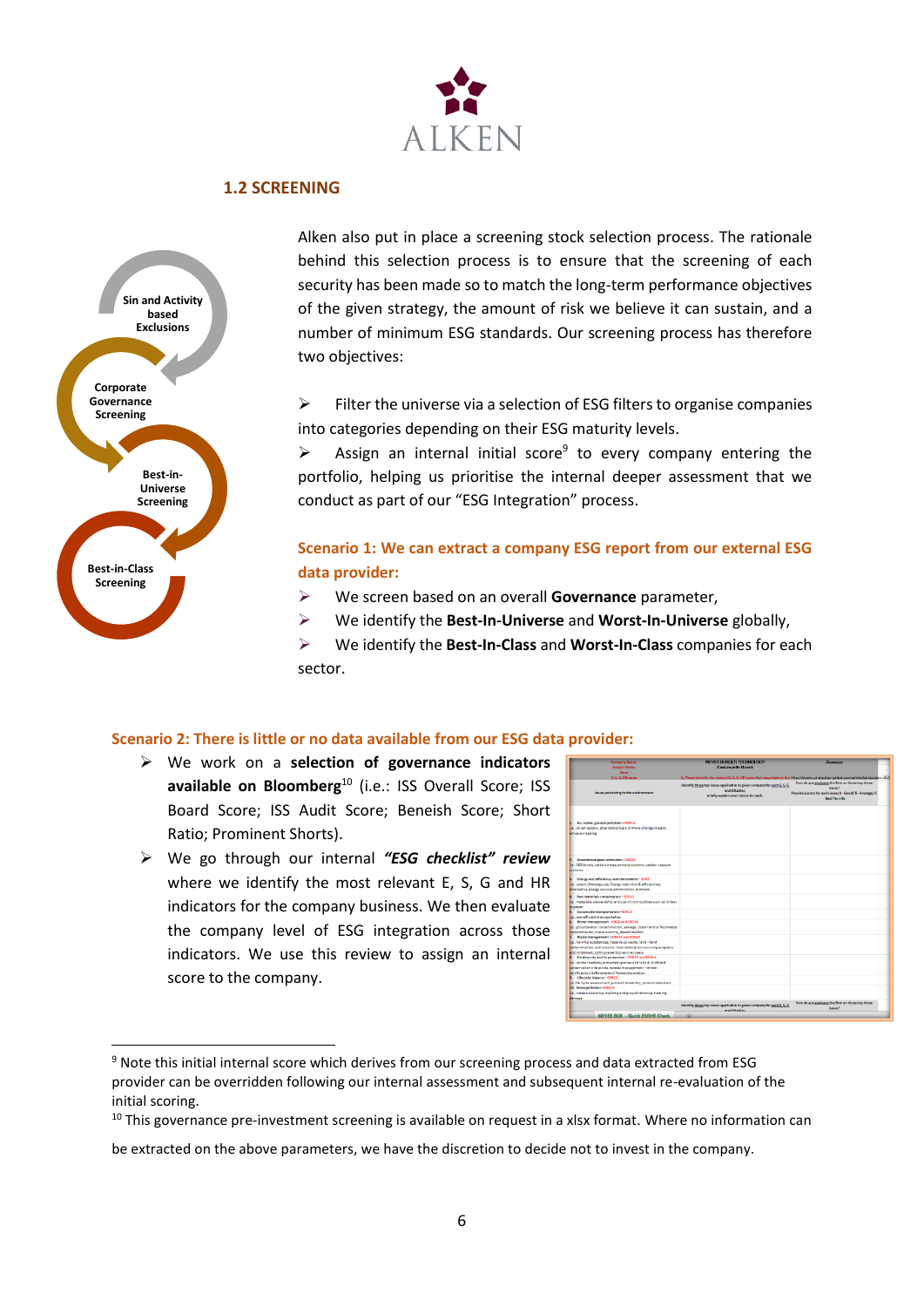

#### Our screening process categorises companies into **five different sections**:



#### **Grade A +: ESG Leader**

- **Disclosure**: excellent
- **ESG strategy** integrates ESG opportunities
- **ESG risks:** measures fully in place to mitigate them
- **CSR culture**: part of the firm's DNA

- **Disclosure**: very good
- **ESG strategy** integrates a number of ESG opportunities
- **ESG risks:** several measures are in place to mitigate them
- **CSR culture**: mostly part of the firm's DNA

#### **Grade B: Good ESG quality**

- **Disclosure**: adequate
- **ESG strategy** integrates *some* ESG opportunities
- **ESG risks:** measures in place to mitigate *some* ESG risks
- **CSR culture:** the firm has made significant effort to integrate sustainability in its culture

#### **Grade C +: Basic quality, light exposure to ESG risks**

- **Disclosure**: some weaknesses or gaps were identified
- **ESG strategy**: missing integration on several material ESG opportunities
- **ESG risks**: missing mitigating measures on several ESG material risks
- **CSR culture**: CSR is not yet embraced in the firm's DNA

#### **Grade C -: Strong exposure to ESG risks**

- **Disclosure**: extremely poor
- **ESG strategy:** *Most* ESG opportunities fail to be integrated or mentioned within the strategy
- **ESG risks:** *Most* ESG risks are not considered in the strategy
- **CSR culture**: is not part of the firm's DNA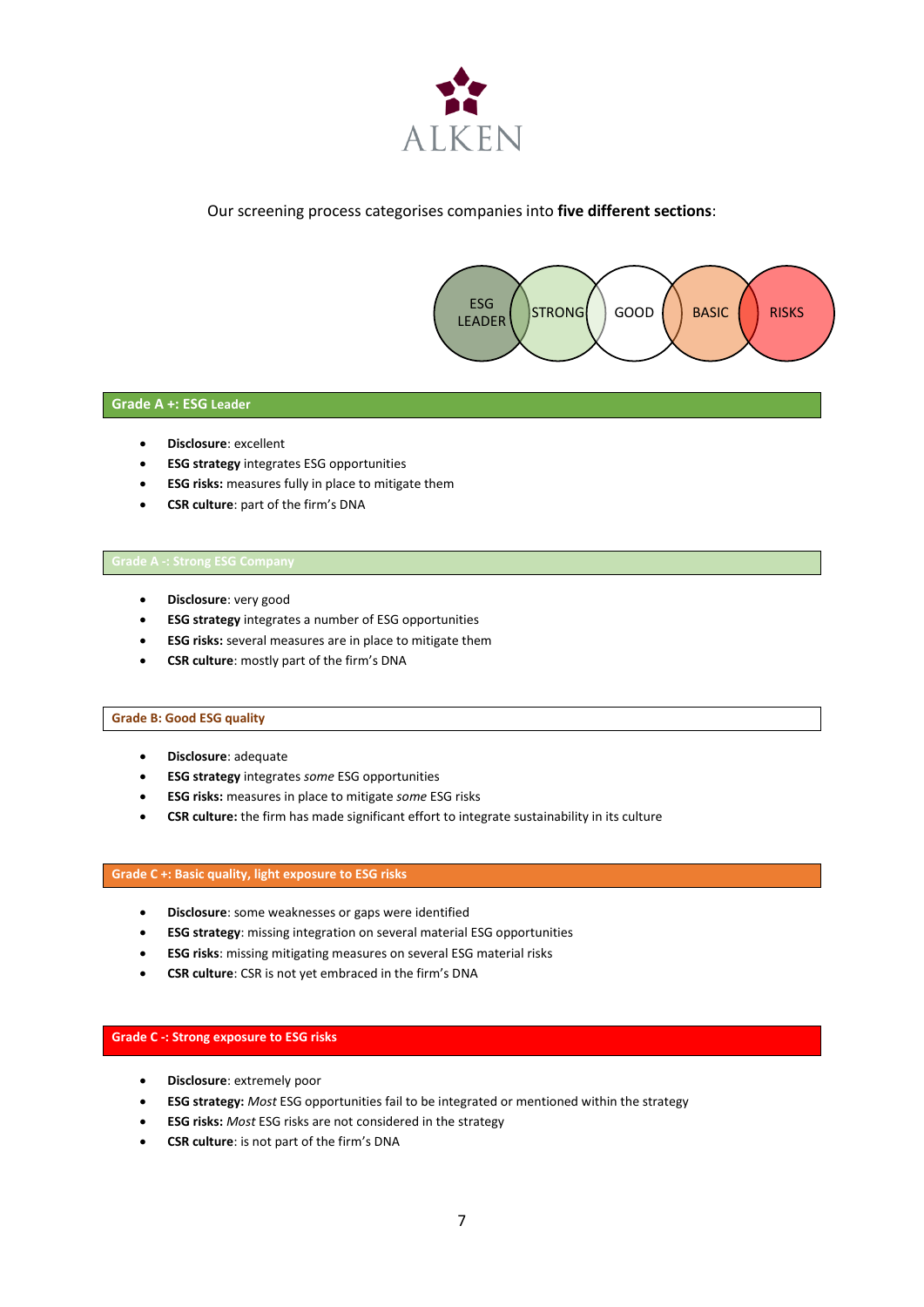

### <span id="page-7-0"></span>**2. ESG EVALUATION AND INTEGRATION**

The objective sought by our ESG integration process is to use the company's internal evaluation and subsequent rating to measure the ability of the given company to adequately manage its ESG risks and opportunities. This process seeks to help us better evaluate our portfolio's exposure to emerging ESG trends per sectors as well as potential ESG risks that should be monitored.

To achieve this, Alken has defined a set of **three different sub-themes** for its **four ESG pillars**: **environmental, social, governance and human rights**. The three sub-themes vary **depending on the sector/ sub-industry** of the analysed company. Over time, Alken continues to improve and extend its proprietary methodology. **This process is implemented on a firm-wide level.**



We use our **proprietary ESG platform** to analyse companies through *our* ESG lens:

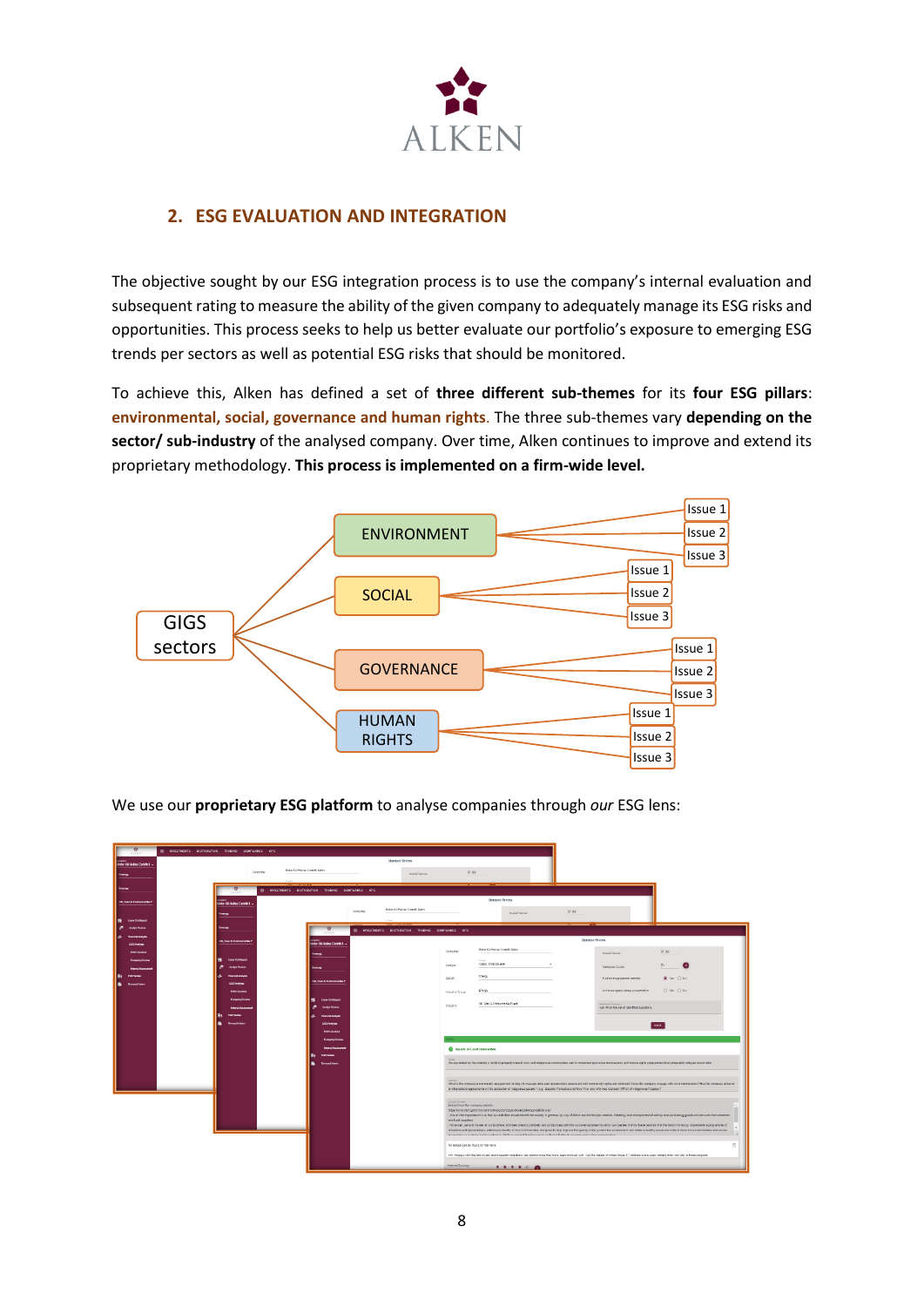

### <span id="page-8-0"></span>**D. ESG PILLARS AND THEIR SUB-FACTORS**

The below shows some of the key **cross sectorial ESG criteria** that we have identified at Alken. Note we identified specific ESG criteria to each and every sector as well.



|          |                                  |                                                                                                                                 | <b>ENVIRONMEMT</b>                                                              |                                                              |                                                                        | <b>SOCIAL</b>                                             |                                         |                                                     | <b>GOVERNANCE</b>                             |                                                                |                                            | <b>HUMAN RIGHTS</b>                |                                                               |                                    |
|----------|----------------------------------|---------------------------------------------------------------------------------------------------------------------------------|---------------------------------------------------------------------------------|--------------------------------------------------------------|------------------------------------------------------------------------|-----------------------------------------------------------|-----------------------------------------|-----------------------------------------------------|-----------------------------------------------|----------------------------------------------------------------|--------------------------------------------|------------------------------------|---------------------------------------------------------------|------------------------------------|
|          | <b>SECTOR</b>                    | SUR-SECTOR                                                                                                                      | <b>Bisue 1</b>                                                                  | Issue 2                                                      | <b>Issue 3</b>                                                         | fession 1                                                 | Issue 2                                 | Issue 3                                             | Issue 1                                       | Issue 2                                                        | Issue 3                                    | Issue's                            | Issue 2                                                       | Issue 3                            |
|          | 1 FAFBOY                         | OL GAS CONS<br><b>FUELS</b>                                                                                                     | CD2 Emissions                                                                   | Impacts on<br>constants<br>and landscape                     | Resource<br>Elliciones &<br><b>Local Pollution</b><br>Prevention       | implaces on<br>Local<br>Communities                       | Health & Safety                         | Gender<br>Diversity                                 | Consolice &<br>Eilvert<br>Prevention          | Dunorship<br>structure                                         | <b>Eucheco</b><br>Ethics                   | Fisht to equator Assembly          | Fäsht to<br><b>Linesson</b>                                   | And-Blaueru<br><b>Presention</b>   |
|          | MATEFIALS                        | <b>METALS LIVINAS</b>                                                                                                           | CO2 Emissions                                                                   | <b>Impacticon</b><br>eonixstems<br>andlandscape              | Promotion of<br>Flemewable<br><b>Energy Sources</b>                    | <b>Impacts on</b><br>Local<br>Committee                   | <b>Health &amp; Salets</b>              | Fundamental<br>about Faght                          | Comuntion<br>and Einberg<br><b>Prevention</b> | Board<br>structure and<br>tole                                 | <b>Cismership</b><br>structure             | Freedom from<br>discrimination     | Freedom of<br>Expression                                      | Anti-Slaueru<br>Frevention         |
|          |                                  | <b>CONSTRUCTION</b><br>MATERIALS                                                                                                | CO2 Emissions                                                                   | <b>Raw Material</b><br>Sourcing                              | moaot on<br>ecopistent and<br>landocape                                | Fundamental<br>Labour Flights                             | Health & Safety                         | Gender<br>Diversity                                 | Comption<br>and Eribert<br>Prevention         | Executive<br>Remuneratio<br>n.                                 | <b>Cistotship</b><br>structure             | Social Separity Flights            | Vorkers'                                                      | And -Slavery<br>Prevention         |
|          |                                  | TRANSPORTION<br><b>AFLINES</b>                                                                                                  | CO2 Emissions                                                                   | <b>Carbon</b><br>Transition<br>f-lan.exement                 | ing action.<br>economisms and<br>tandacap»                             | Human<br>Capital<br>Management                            | Dout-Cutting                            | Product<br>Safety                                   | Privace and<br>Security                       | Supply Chain<br>Management                                     | <b>Product</b><br>Design b Life<br>cacle   | General Human<br>Rights            | Child Labour<br>Prevention                                    | And-Slauwru<br>Prevention          |
| CONSUMER | 4  DISCRETIONARY                 | ALITC &<br>CONFONENTS                                                                                                           | <b>CD2 Emissions</b>                                                            | Lise of<br><b>Becaudable and</b><br>Renewable<br>Materials   | Waste<br>Management                                                    | Human<br>Capital<br>Management                            | Health & Salets                         | Product<br>Saints                                   | Supply Chain<br>Management                    | Comption<br>and Briberg<br>Prevention                          | <b>Clemeral</b><br>Corporate<br>Governance | General Human<br><b>Flights</b>    | <b>ChildLabour</b><br>Prevention                              | Anti-Slauen<br><b>Frevention</b>   |
|          |                                  | <b>COURSE</b><br>APPAREL 6<br>LUXURY GOODS                                                                                      | CD2 Emiccions                                                                   | Raw Material<br>Sourcing                                     | mo action<br>econstants and<br>tandecape                               | <b>Fundamental</b><br>Labour Fághes                       | Arámal Molfare                          | Consumer<br>Behaviour                               | Product<br>Innovation                         | Supply Chain<br>Management                                     | Product:<br>Dasign & Life<br>cacle         | General Human<br><b>Rights</b>     | Ck4dLabour<br>Prepention                                      | And Slaueru<br><b>Presention</b>   |
|          |                                  | SPECIAL RETAIL                                                                                                                  | CD2 Emissions                                                                   | Raw Material<br>Sourcing                                     | impaction.<br>econstants and<br>landecape                              | Fundamental<br>Labour Fáshta                              | Data Security 6:<br>Dustomer<br>Privace | <b>Health &amp;</b><br>Safete                       | Supply Chain<br>Management                    | <b>Business</b><br>Ethiop                                      | General<br>Corporate<br>Governation        | General Human<br><b>Rights</b>     | CRAdLabour<br>Prevention                                      | And Staveru<br><b>Prevention</b>   |
|          | CNSUMER<br>5 STAPLES             | FOOD & STAPLES<br><b>FIETALING</b>                                                                                              | Energy use &<br>Transportation                                                  | Sustainable<br>agreedome its<br>Aremal rearing<br>management | implaction.<br><b><i><u>ecomplettu and</u></i></b><br><b>Landscape</b> | Fundamental<br>Labour Flights                             | Health & Safety                         | <b>Automation!</b><br>Libour<br>Transformat<br>on   | Product<br>Salets                             | Supply Chan<br>Management                                      | General<br>Conceste<br>Governance          | General Human<br><b>Rights</b>     | Arci-<br>Districtionation<br>erež.<br>harassment<br>measures. | Arei-Steueru<br>Freuention         |
|          | 6 HEALTH CARE                    | <b>FHARMA &amp;</b><br><b>EIOTECH</b>                                                                                           | Tosio Emissions<br>and waste<br>manapement                                      | Vated<br>Management                                          | moast on<br>ecopistent and<br>Tan doctage                              | Contribution<br>to social<br>pauge.                       | Product<br>Innovation                   | Product<br>Saide                                    | Fairpricing                                   | Erben<br>Prevention                                            | General<br>Corporate<br>Governation        | General Human<br>Rights            | And-<br><b>Discrimination</b><br>and<br>harassmere            | And -Sissens<br>Prevention         |
|          |                                  | HEALTH CAFE<br><b>EQUIPMENT &amp;</b><br>SERVICES.                                                                              | CO2 Emissions<br>in the<br>holistrogens if                                      | Toxic<br>missions and<br>harandous<br><b>WARD</b>            | Water<br>management                                                    | Dontribution<br>to social<br><b>Cause</b>                 | Health & Safety                         | Product<br>safets and<br>menutacturing<br>cass line | Fairpricing                                   | <b>Erbert</b><br>Prevention                                    | General<br>Corporate<br>Governance         | Human Rights'<br>probeption.       | Non-<br>discrimination                                        | Social dialocus                    |
|          | 7 FINANCIALS                     | <b>BANKS</b>                                                                                                                    | Environmental<br>Phaloal<br>Impacts of<br>strategy<br>Climate<br>eminded within |                                                              | Ening; Efficiency                                                      | <b>Seling</b><br>practice b<br>Product                    | Data Security &<br><b>Dustorner</b>     | <b>Access N</b><br>Alfordability                    | Management<br>46.00<br><b>DETRAINS</b>        | Product<br>design &<br>Escude:                                 | <b>Existingen</b><br>Ethics                | General Human<br>Rights            | <b>Châti, shour</b><br><b>Prevention</b>                      | Anti-Slavenu<br><b>Frevention</b>  |
|          |                                  | <b>DIVERSIFIED</b><br><b>FINANCIALS</b>                                                                                         |                                                                                 |                                                              |                                                                        |                                                           |                                         |                                                     |                                               |                                                                |                                            | General Human<br>Rights            | <b>Child Labour</b><br>Prevention                             | And - Slaveru<br><b>Prevention</b> |
|          |                                  | <b>INSURANCE</b>                                                                                                                | business model                                                                  | Change                                                       |                                                                        | Labeling                                                  | Privacy                                 |                                                     | re mulatoru risk                              | management                                                     |                                            | General Human<br><b>Bights</b>     | Châd Labour<br>Presention                                     | And-Slaueru<br><b>Freuention</b>   |
|          | <b>NEOFIAATICN</b><br>TECHNOLOGY | <b>SOFTWARE &amp;</b><br><b>SERVICES:</b>                                                                                       | CO2 Emissions                                                                   | <b>Energy</b><br>Ellisiencu                                  | Promotion of<br>Flemewable<br>Energy Sources                           | Customer<br><b>Privacuand</b><br>hiormation<br>Management | Gender<br>Diversity                     | Human<br>Capital<br>Management                      | <b>FINADLAN</b><br>Security                   | Audt b<br>Internal<br>Controls                                 | Anti-<br>Competitive<br><b>Practices</b>   | General Internant<br><b>Rights</b> | DiddLabout<br>Prevention                                      | Anh-Slavens<br>Frevention          |
|          |                                  | 122111-0222<br><b>HARDMARE &amp;</b><br>EDUPMENT<br>SEMIDONDUCTORS Conflict Minerals<br>ö.<br><b>SEMICONDUCTOR</b><br>EQUIPMENT | <b>Fisis</b>                                                                    | Lifecacle<br>Management<br>and E-Waste                       | Climage Change<br><b>Risk</b>                                          | Labour<br>Management                                      | <b>Health &amp; Safety</b>              | Social<br>Dialogue                                  | <b>Dompetitive</b><br>Behaviour               | Managing<br>sestemio<br>risks from<br>technology<br>dismotions | Anti-<br>competitive<br><b>Practices</b>   | General Human<br><b>Rights</b>     | <b>Châd Labour</b><br>Presention                              | And-Slaueru<br>Freuention          |

We mapped those E, S, G and HR factors **to the relevant sectors**, as shown in the below, to build our internal materiality map. This ESG mapping helps us identify the key factors to

look at for each sector and its underlying company.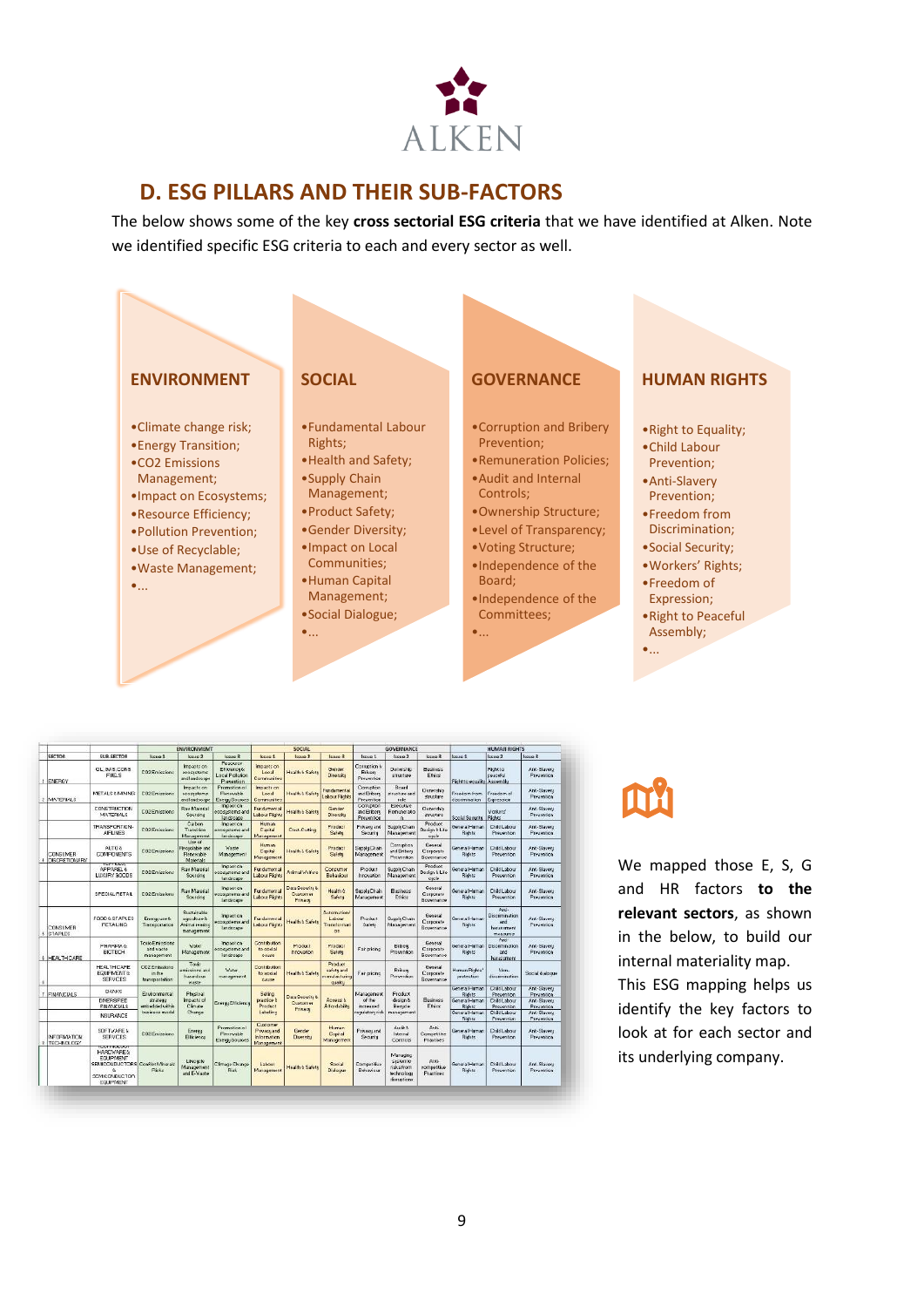

**Priority for ESG review**: We endeavour to conduct our **internal ESG assessment** based on the degree of ESG risk the company is posing, as defined via our **screening process and categorisation methodology**. Priority is given to *"Red" companies* as well as the companies being on our *Watch list.*

**Sources of our ESG review:** We evaluate companies first using the information the company disclosed in its ESG/annual reports, ESG section on the website, or any other publicly available information shared by the company.

**Engagements for our ESG review:** Where no information can be gathered, we send a specific ESG questionnaire to the IR or ESG representatives of the given company<sup>11</sup>. A call is most often time organised to discuss the different questions we have.

**Evaluation and scoring of company's communication and actions:** Following the company's official response or answers to our questions, we conduct an assessment on the quality of the ESG communication provided and on the depth of their commitment on ESG. Further information on this process can be found in our *ESG Investment Process Guidelines*. With this evaluation, an internal score and grade is assigned to the company<sup>12</sup>.

### <span id="page-9-0"></span>**E. ESG CONTROVERSIES MANAGEMENT & EXIT STRATEGY**

Once invested in the portfolio, Alken can decide to reduce exposure or exist a particular investment in three situations $^{13}$ :



### ➢ **Limited number of poor ESG companies in portfolio**

For instance: As we put in place that only 20% of "RED" classified companies can be invested in  $14$ strategy X, we can decide to sell any "RED" company if going above the threshold.

#### ➢ **Unsatisfactory controversy outcomes**

An event takes place on a specific company, putting heavy risks on ESG. Following our internal analysis and potential further engagement, we are unsatisfied and can re-consider the investment.

<sup>&</sup>lt;sup>11</sup> For more information on our engagement, please refer to our Engagement & Voting Policy.

<sup>&</sup>lt;sup>12</sup> Again, more information on our methodology, score card, or criteria can be found in this document,

available for both, our Fixed-Income and our Equity ESG strategies: *ESG Investment Process Guidelines.*  <sup>13</sup> Note there might be other situations which are not listed here.

<sup>&</sup>lt;sup>14</sup> We wish to keep flexibility in this assessment, so we have not established specific timelines or minimum requirements for this.